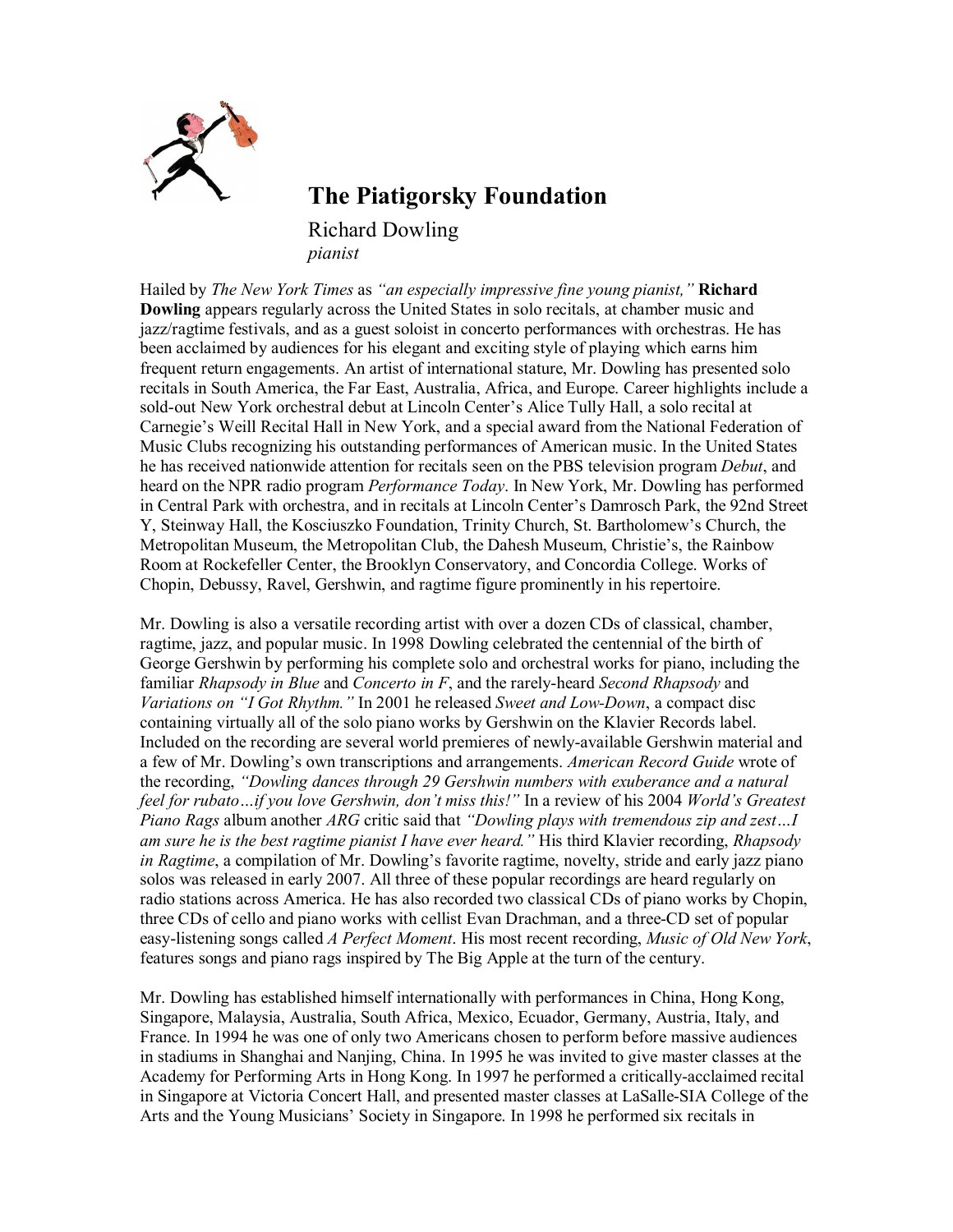Singapore and Kuala Lumpur, Malaysia, including a performance honoring the new American ambassador to Singapore. He has received glowing reviews that praise him as *"a master of creating beautiful sounds with impeccable control of colors and textures,"* as *"a musician with something to say, the skill to say it and the magnetic power to make you want to listen"* and for giving *"a superb recital that left the audience craving for more at the end."*

Mr. Dowling has long felt a special affinity for French music, art and culture. He studied there at the Conservatoire in Nice, received the Grand Prix from the French Piano Institute, and made his formal recital debut in Paris at the Salle Cortot. He has performed many recitals in churches, private châteaux and at summer festivals. His repertoire includes the complete solo piano works of the renowned French composer Maurice Ravel. In addition to his career as a concert pianist, Mr. Dowling works an editor for Ludwig/Masters Music Publications and Alfred Music Publishing for whom he has produced critical performing editions of piano and chamber works by Confrey, Debussy, Fauré, Gershwin, Hummel, Mendelssohn, the complete solo piano works of Ravel, and most recently Ravel's *Piano Trio*. His editions can be ordered through Dowling Music (www.dowlingmusic.com) his Houston-based retail sheet music store. In recognition of his dedication to France and French musical art, Mr. Dowling was inducted as a Chevalier of the renowned Company of Musketeers of Armagnac (an honor society founded in the 17th century by D'Artagnan). He is one of only a few Americans ever granted that distinction.

A native Texan, Richard Dowling began his piano studies at age five in Houston and his extraordinary musical talent quickly became evident. He gave his first recital at six and won prizes in many piano competitions throughout his childhood. He studied privately in high school with pianist Madge Waterston Hunt and made his orchestral debut in a Beethoven concerto performance with the Fort Worth Chamber Orchestra at age eighteen. He received his bachelor's degree *summa cum laude* from the Moores School of Music at the University of Houston as a student of Ruth Tomfohrde and Abbey Simon. While at UH he received many performance and academic awards, including a full scholarship from the UH Alumni Association. As a freshman he won first prize in the annual school-wide UH Concerto Competition, and as a senior was declared National Winner of the prestigious MTNA Collegiate Artist Competition at its national convention. Subsequently, he earned a master's degree at Yale University where he was honored with the Lockwood Award for performing the best solo recital and the Simonds Award for outstanding solo and ensemble playing. In 1989 Dowling was appointed Artist-in-Residence at Lamar University in Beaumont where he held the first Walles Endowed Chair in the Performing Arts. In 1990 he received a Doctor of Musical Arts degree from The University of Texas at Austin.

Mr. Dowling has also won first prize in the San Antonio International Keyboard Competition, the New Orleans International Piano Competition, the Brazos Valley Symphony Young Artists Competition, the Louise D. McMahon International Music Competition, the Oklahoma Symphony Concerto Competition, and the Shreveport Symphony/Wideman Concerto Competition, among others. In addition to his regular concert performances, Mr. Dowling enjoys performing as a member of the artist roster of The Piatigorsky Foundation, a non-profit organization dedicated to bringing live classical music to audiences across America. Since 1994 he has performed nearly 1,000 recitals across America under its auspices.

Recent orchestra engagements include performances of the Rachmaninoff Piano Concerto No. 2 with the Bozeman (MT) Symphony, the Gershwin Concerto in F with the Wyoming Symphony, and the Chopin Concerto No. 2 with the Ridgefield (CT) Symphony and the Cypress Symphony (TX). He recently appeared with the Dayton Philharmonic in a performance of the rarely-heard Moszkowski Piano Concerto (subsequently broadcast on NPR), with the Tennessee Philharmonic in a performance of Gershwin's Concerto in F, with the Deerfield Beach Symphony in